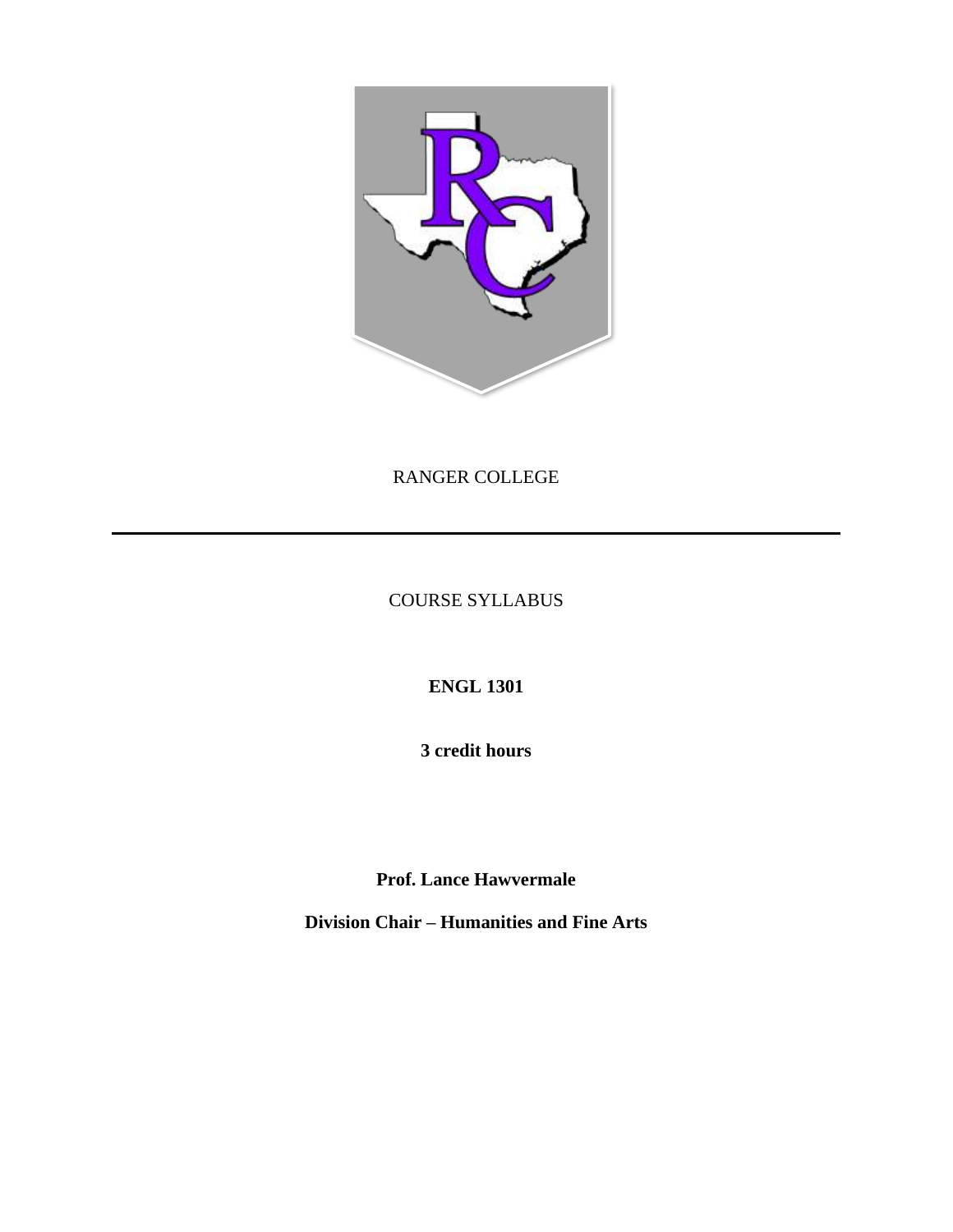INSTRUCTOR: Lance Hawvermale EMAIL: lhawvermale@rangercollege.edu OFFICE: Admin Building PHONE: 254.647.3232. Ext. 7025

## **After our review of the syllabus, you will understand the following:**

1. You must have an email address. If you do not have an email address, please contact the Ranger College IT department.

2. If you are going to be absent for any reason, it is up to you to get any notes from that day's lecture. Do not email me and say, "I was gone yesterday. Did I miss anything?" The answer is always yes, you missed something. Please ask your classmates for their notes.

3. All assignments are due on the day they're given; they will be completed during class. These must be emailed to me on the same day they're assigned.

4. Papers submitted the next day are considered late. Late papers receive a one letter-grade deduction if received within one week of the due date. Papers more than one week late will not be accepted.

5. School-related events are not reasons to turn in papers late. You know about your events ahead of time; if you know you're going to be gone, email me.

6. Please do not talk during class or play with your phone.

# **I. Texas Core Curriculum Statement of Purpose**

Through the Texas Core Curriculum, students will gain a foundation of knowledge of human cultures and the physical and natural world, develop principles of personal and social responsibility for living in a diverse world, and advance intellectual and practical skills that are essential for all learning.

# **II. Course Description**

Intensive study of and practice in writing processes, from invention and researching to drafting, revising, and editing, both individually and collaboratively. Emphasis on effective rhetorical choices, including audience, purpose, arrangement, and style. Focus on writing the academic essay as a vehicle for learning, communicating, and critical analysis. Credit 3 semester hours.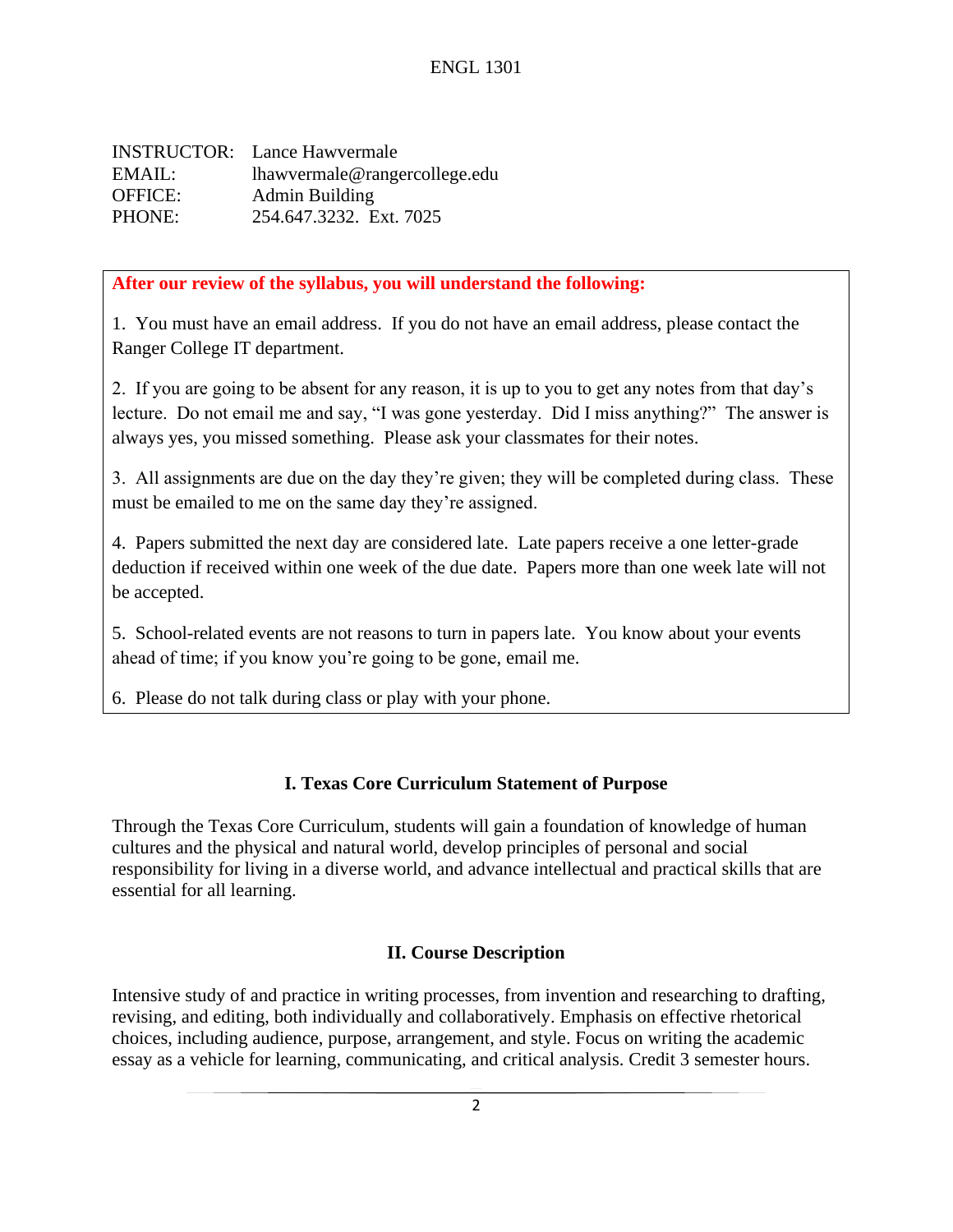### **III. Required Background or Prerequisite**

Passing TSI scores or sufficient ACT/SAT required, as defined on the College website.

### **IV. Required Textbook and Course Materials**

Lumen/Waymaker textbook built into Blackboard.

#### **V. Course Purpose**

This course focuses on developing ideas and expressing them clearly, considering the effect of the message, fostering understanding, and building the skills needed to communicate persuasively. The course involves the command of oral, aural, written, and visual literacy skills that enable people to exchange messages appropriate to the subject, occasion, and audience.

## **VI. Learning Outcomes**

1. Students will demonstrate command of oral, aural, written, and visual literacy skills that enable people to exchange messages appropriate to the subject, occasion, and audience. (Texas Higher Education Coordinating Board [THECB] Competency: Communication)

2. Students will demonstrate creative thinking, innovation, inquiry, and analysis, evaluation and synthesis of information. (THECB Competency: Critical Thinking)

3. Students will effectively develop, interpret and express ideas through written, oral and visual communication. (THECB Competency: Communication)

4. Students will relate choices, actions, and consequences to ethical decision-making. (THECB Competency: Personal Responsibility)

5. Students will recognize different points of view and work effectively with others to support a shared purpose or goal. (THECB Competency: Teamwork)

### **VII. Core Objectives**

This course meets the following of the six Core Objectives established by Texas: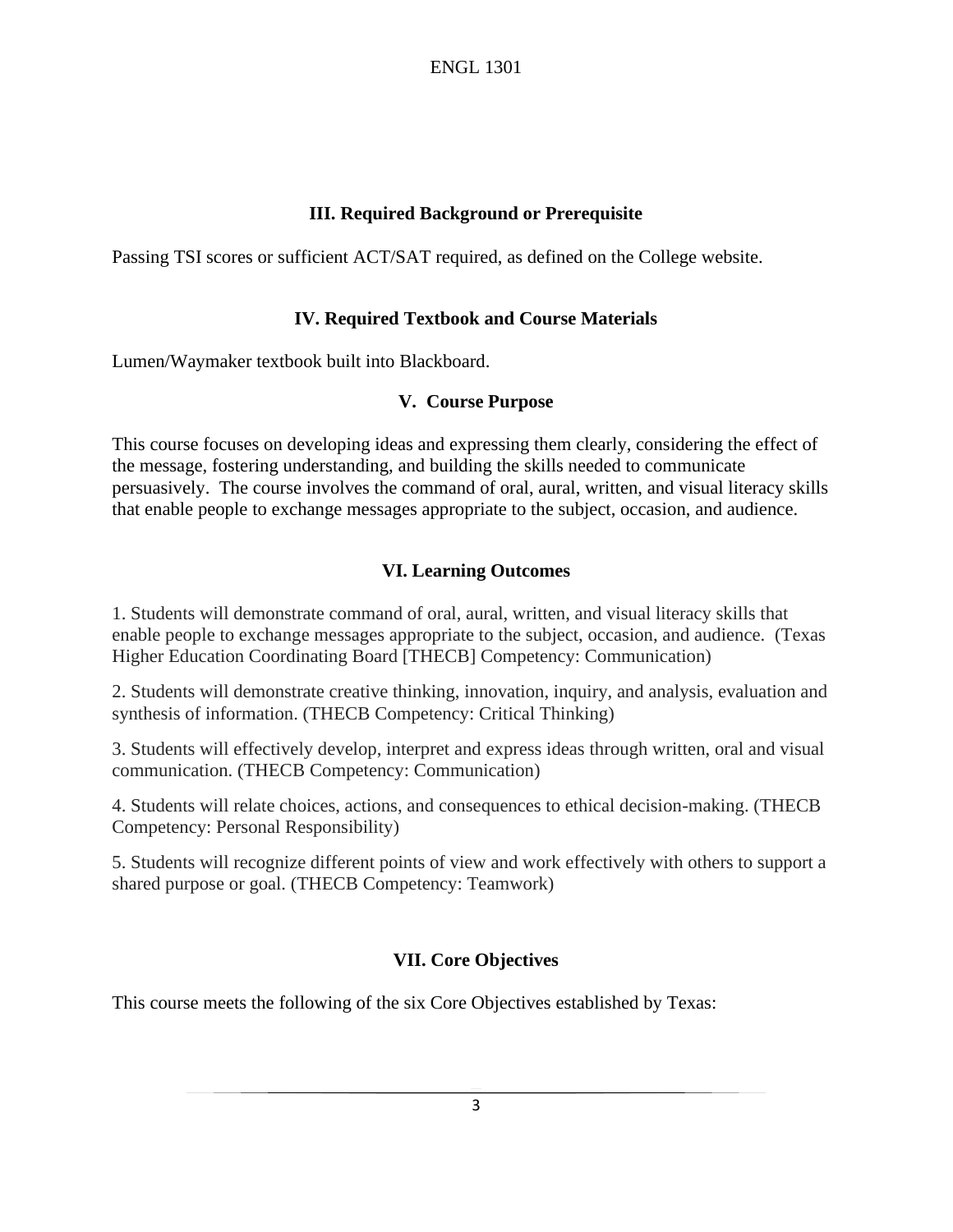- ☒ **Critical Thinking Skills (CT) –** Creative thinking, innovation, inquiry, and analysis; evaluation and synthesis of information
- ☒ **Communication Skills (COM) –** effective development, interpretation and expression of ideas through written, oral, and visual communication

### **VIII. Methods of Instruction**

This is a multimedia class. Media include lectures, discussions, videos, electronic documents (.pdf, .doc), PowerPoints, podcasts, webcasts, et cetera.

### **IX. Methods of Assessment**

We will write two or three essays (100 points each), take three (3) quizzes (100 points each), and take two exams, the mid-term and the final (200 points each). Additional, we may complete a few small assignments (10 points each) during class.

To pass the class, the student must achieve at least a 60% overall grade *and* they must pass the final exam.

Each of these assessments addresses one or more of the Core Objectives: Critical Thinking Skills **(CT)**, Communication Skills **(COM)**, Empirical and Quantitative Skills **(EQS)**, Teamwork **(TW)**, Personal Responsibility **(PR)**, Social Responsibility **(SR)**.

**Quizzes (CT):** Three (3) quizzes will reflect the adequate completion of assignments.

**Essays and short writing assignments (CT, COM):** Students will write essays and participate in essay-related activities prescribed by the instructor. These essays are evaluated by the ability to develop a thesis statement in the introduction, support the thesis statement in the body, and demonstrate unity and focus. These essays will demonstrate the student's proper use of grammar, punctuation, sentence structure, and spelling. The assignments will be composed during allocated time periods.

**Mid-Term Exam; Final Exam (CT, COM):** The final exam is worth 25% of the student's overall grade.

**Quick-writing assignments:** Students will write every day in class, based on provided prompts. These "quick-writes" can be submitted at the end of the term for additional points on the final exam.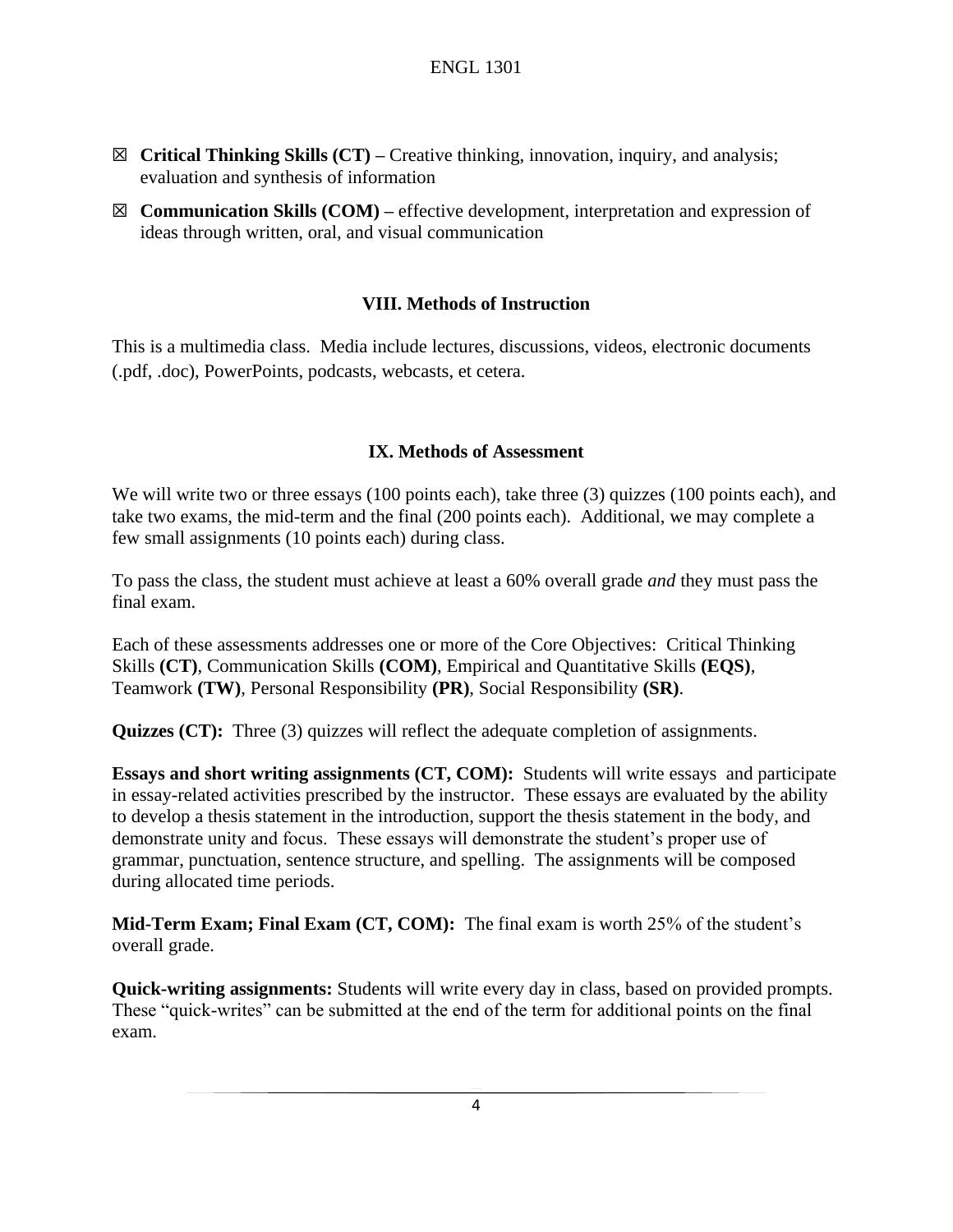Grading scale:  $A = 90-100\%$   $B = 80-89$   $C = 70-79$   $D = 60-69$   $F = Below 60$ 

#### **X. General Semester Schedule**

Weeks 1, 2, and 3 Eight parts of speech Quizzes 1 and 2

Week 4 Sentence Structure Simple, complex, compound sentences Quiz 3

Week 5 Fragments and run-on sentences Parallel structure Misplaced modifiers

Week 6 MLA basics Writing the thesis statement Ethos, pathos, logos

Week 7 Submit thesis statement Essay topic selection

Week 8 Simile, metaphor, figurative language Writing the introductory paragraph

Mid-term exam

Week 9 Showing vs. Telling Writing about literature

Week 10 Compare/contrast essay Writing the body paragraphs

Week 11 Literature short assignments Writing practice

Week 12 Writing the concluding paragraph

Week 13 Literature short assignments

Week 14 Submit final draft

Week 15 Review Final exam

#### **Lhawvermale@rangercollege.edu**

#### **XI. Course/Classroom Policies**

1. If the student has six (6) unexcused absences, the instructor may drop the student with a grade of "F." Unofficial absences are counted from the first day of class as listed in the College Calendar, regardless of the date of the student's registration. The only excused absence is an